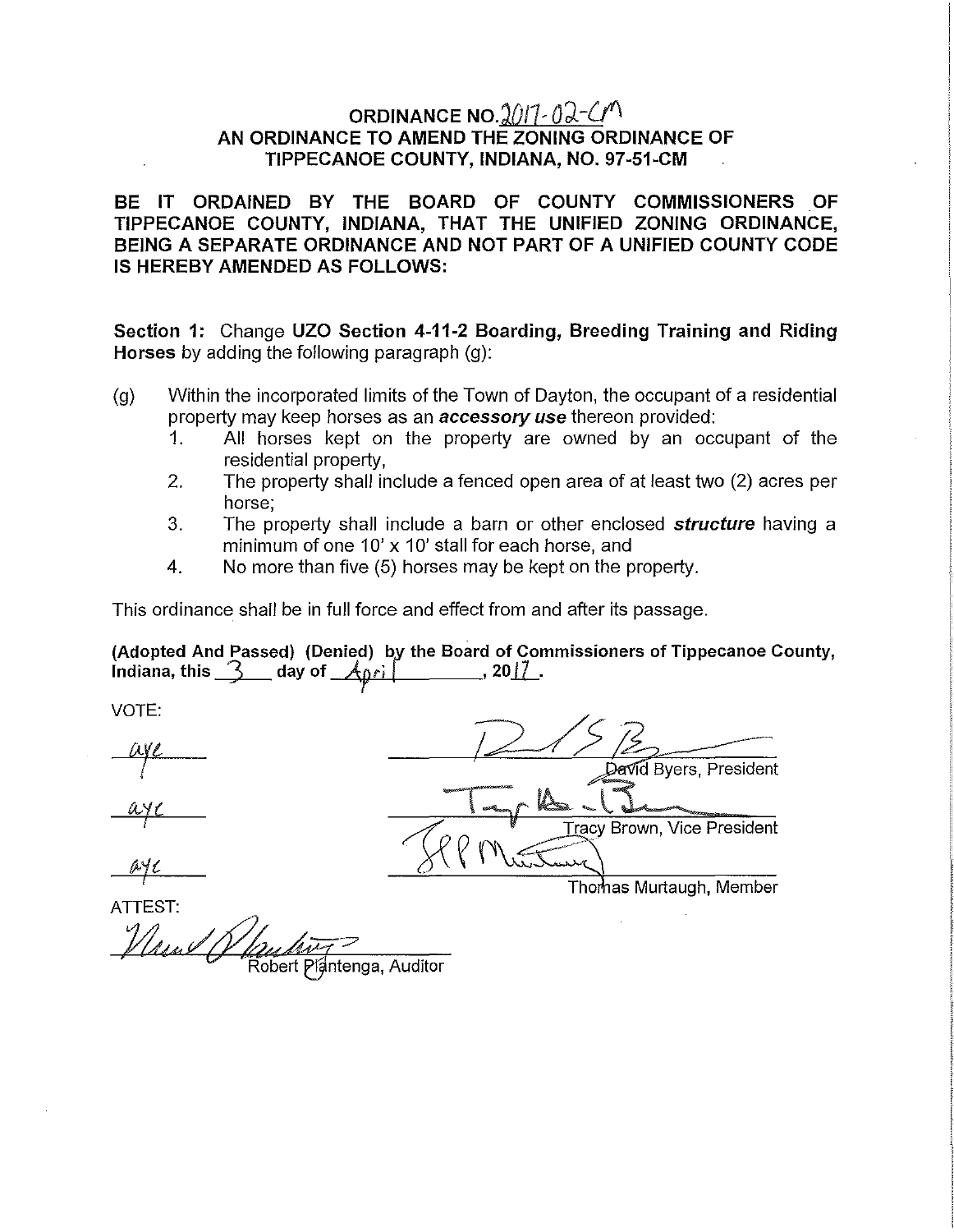$\mathcal{L}^{\text{max}}_{\text{max}}$  and  $\mathcal{L}^{\text{max}}_{\text{max}}$ 

 $\label{eq:2.1} \begin{split} \mathcal{L}_{\text{max}}(\mathcal{L}_{\text{max}}) = \mathcal{L}_{\text{max}}(\mathcal{L}_{\text{max}}) \,, \end{split}$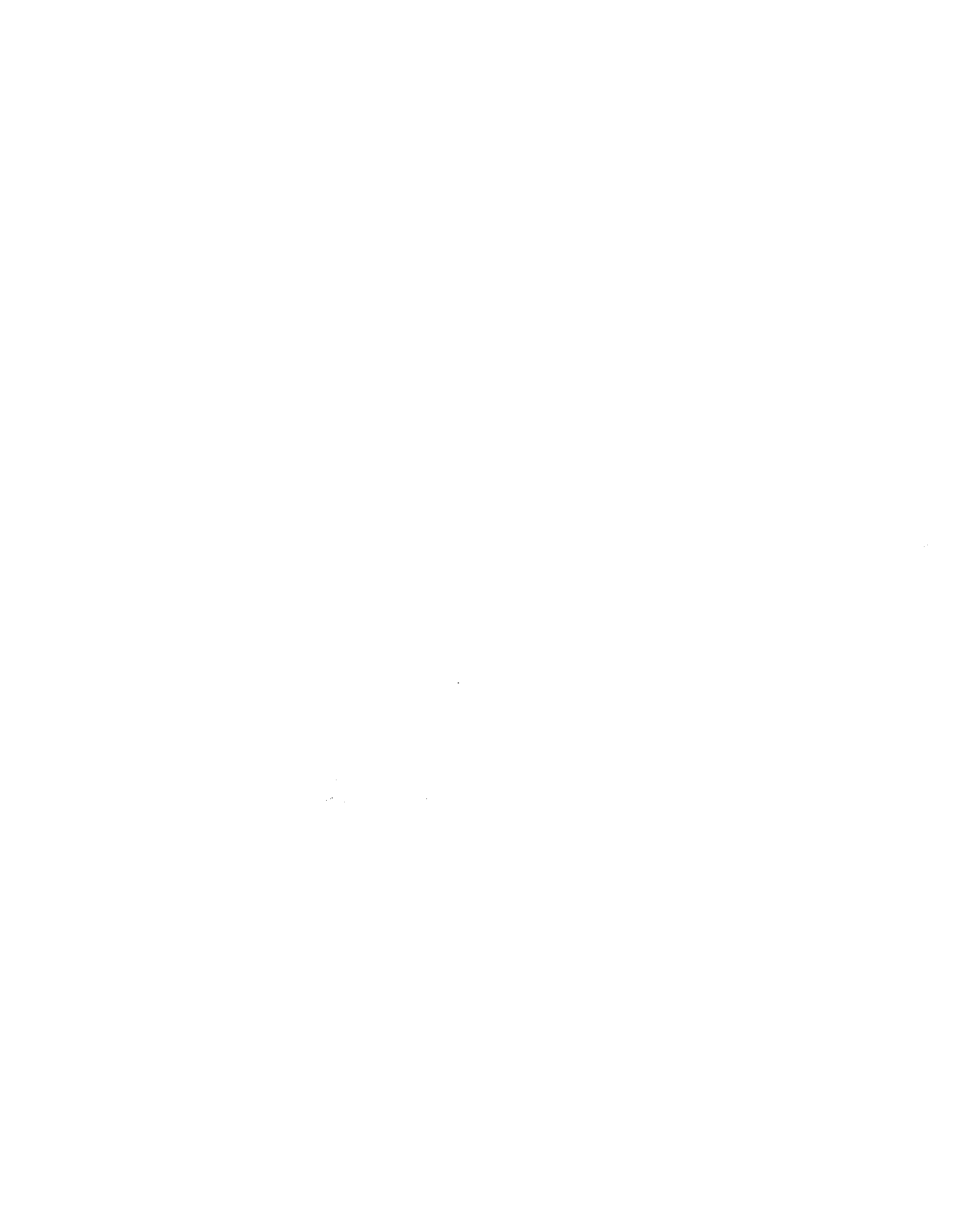. THE */9!a* **n** *e* **0 mm i j j i 0 n** 

20 NORTH 3RD STREET LAFAYETTE, INDIANA 47901-1209

I

(765) 423-9242 (765) 423-9154 [FAX] www.tippecanoe.in.gov/apc

SALLIE DELL FAHEY EXECUTIVE DIRECTOR

of TIPPECANOE COUNTY

March 16, 2017 Ref. No.: 17-063

Tippecanoe County Commissioners 20 N. 3<sup>rd</sup> Street Lafayette IN 47901

## **CERTIFICATION**

## **RE: UZO AMENDMENT#90:**

This amendment would allow horses within the town limits of Dayton when certain regulations are met.

Dear Commissioners:

As Secretary to the Area Plan Commission of Tippecanoe County, I do hereby certify that at a public hearing held on March 15, 2017, the Area Plan Commission of Tippecanoe County voted 16 yes - 0 no on the motion to approve the enclosed amendment to the Unified Zoning Ordinance. Therefore, the Area Plan Commission of Tippecanoe County recommends to the Tippecanoe County Commissioners that the proposed zoning ordinance amendment be approved.

Sincerely,

Due Firey Sallie Dell Fahey

**Executive Director** 

SDF/lmu

Enclosure: Staff Report and Ordinance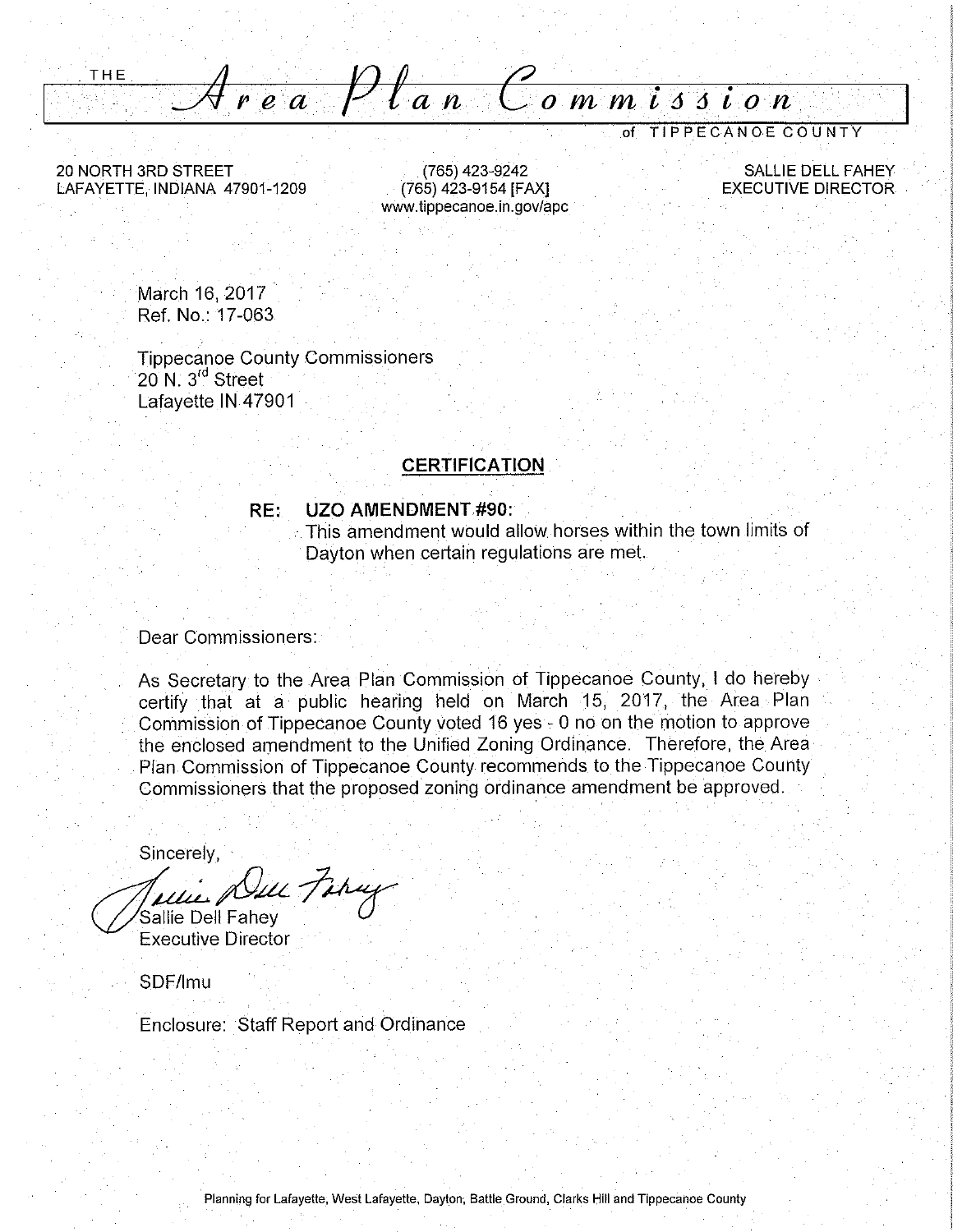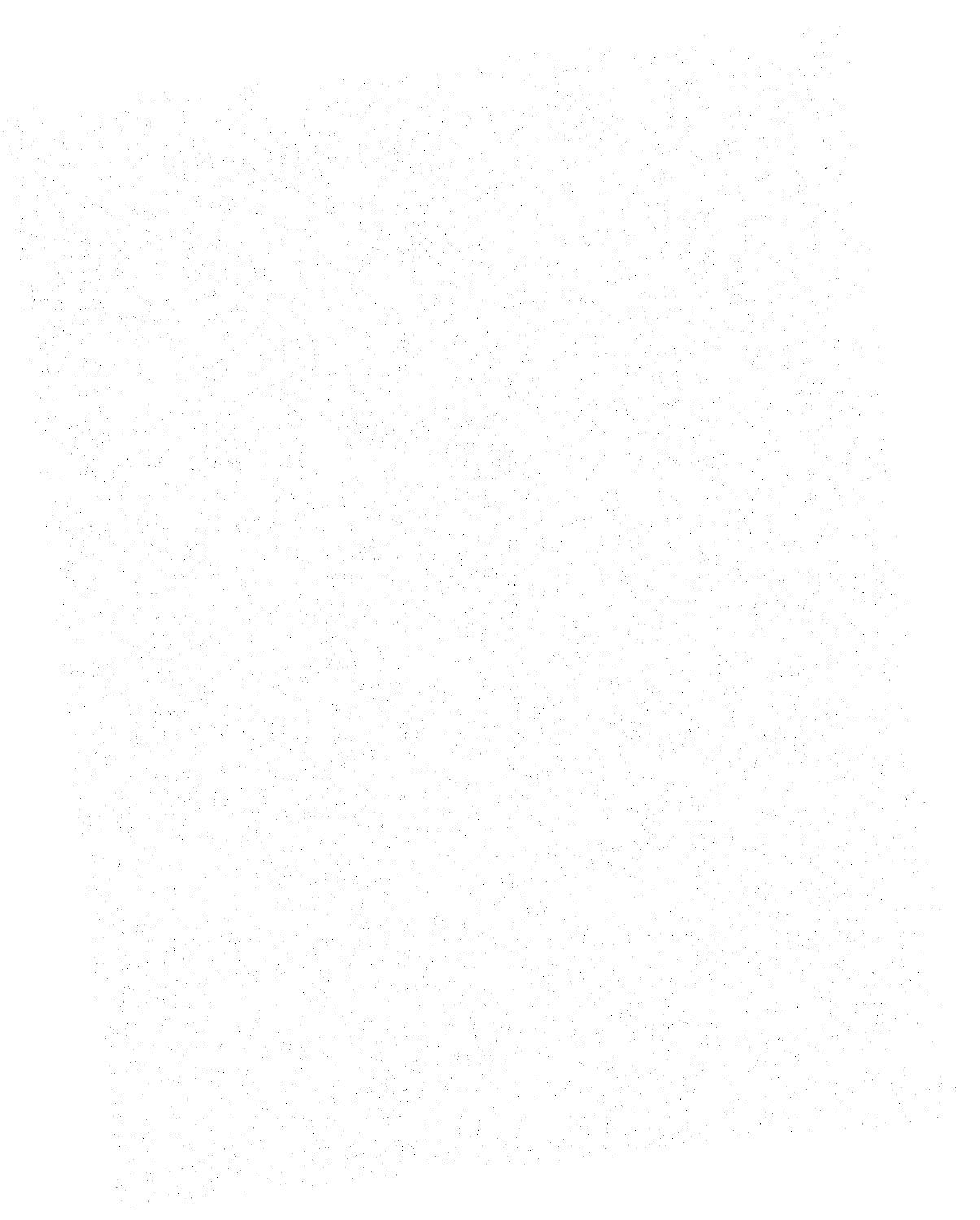# UZO AMENDMENT #90 KEEPING OF HORSES IN DAYTON

STAFF REPORT March 9, 2017

 $\mathcal{L}_{\text{max}}$  ,  $\mathcal{L}_{\text{max}}$ 

l,

 $\mathcal{L}_{\text{max}}$  ,  $\mathcal{L}_{\text{max}}$ 

 $\ddot{\phantom{a}}$ 

 $\label{eq:2.1} \mathcal{L}(\mathcal{L}) = \mathcal{L}(\mathcal{L}) \mathcal{L}(\mathcal{L}) = \mathcal{L}(\mathcal{L}) \mathcal{L}(\mathcal{L})$ 

 $\bar{\mathbf{r}}$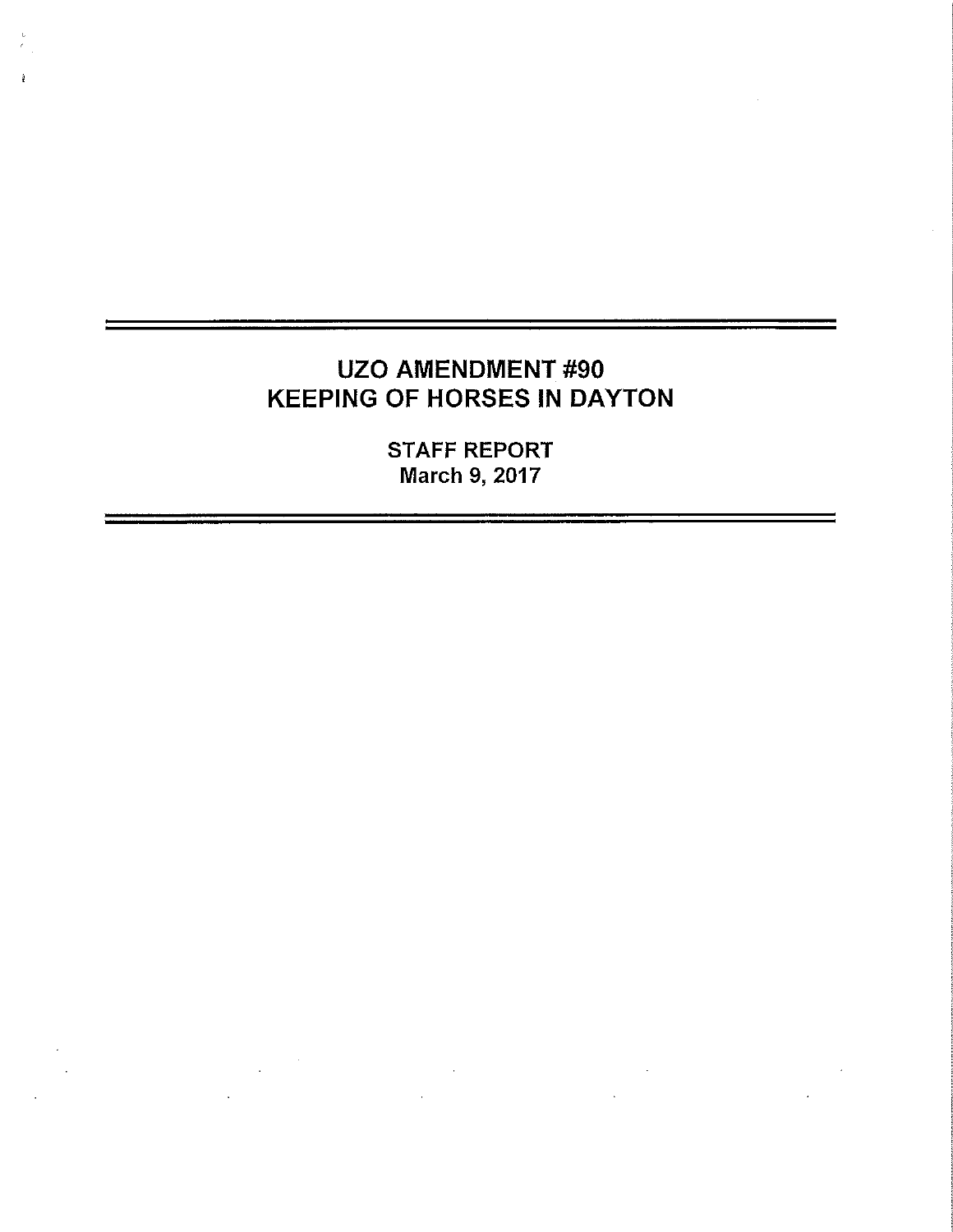$\label{eq:2} \frac{1}{2} \int_{\mathbb{R}^3} \frac{1}{\sqrt{2}} \, \frac{1}{\sqrt{2}} \, \frac{1}{\sqrt{2}} \, \frac{1}{\sqrt{2}} \, \frac{1}{\sqrt{2}} \, \frac{1}{\sqrt{2}} \, \frac{1}{\sqrt{2}} \, \frac{1}{\sqrt{2}} \, \frac{1}{\sqrt{2}} \, \frac{1}{\sqrt{2}} \, \frac{1}{\sqrt{2}} \, \frac{1}{\sqrt{2}} \, \frac{1}{\sqrt{2}} \, \frac{1}{\sqrt{2}} \, \frac{1}{\sqrt{2}} \, \frac{1}{\sqrt{2}} \, \frac$ 

 $\mathcal{L}(\mathcal{L}(\mathcal{L}(\mathcal{L}(\mathcal{L}(\mathcal{L}(\mathcal{L}(\mathcal{L}(\mathcal{L}(\mathcal{L}(\mathcal{L}(\mathcal{L}(\mathcal{L}(\mathcal{L}(\mathcal{L}(\mathcal{L}(\mathcal{L}(\mathcal{L}(\mathcal{L}(\mathcal{L}(\mathcal{L}(\mathcal{L}(\mathcal{L}(\mathcal{L}(\mathcal{L}(\mathcal{L}(\mathcal{L}(\mathcal{L}(\mathcal{L}(\mathcal{L}(\mathcal{L}(\mathcal{L}(\mathcal{L}(\mathcal{L}(\mathcal{L}(\mathcal{L}(\mathcal{$ 

 $\langle \hat{r} \rangle$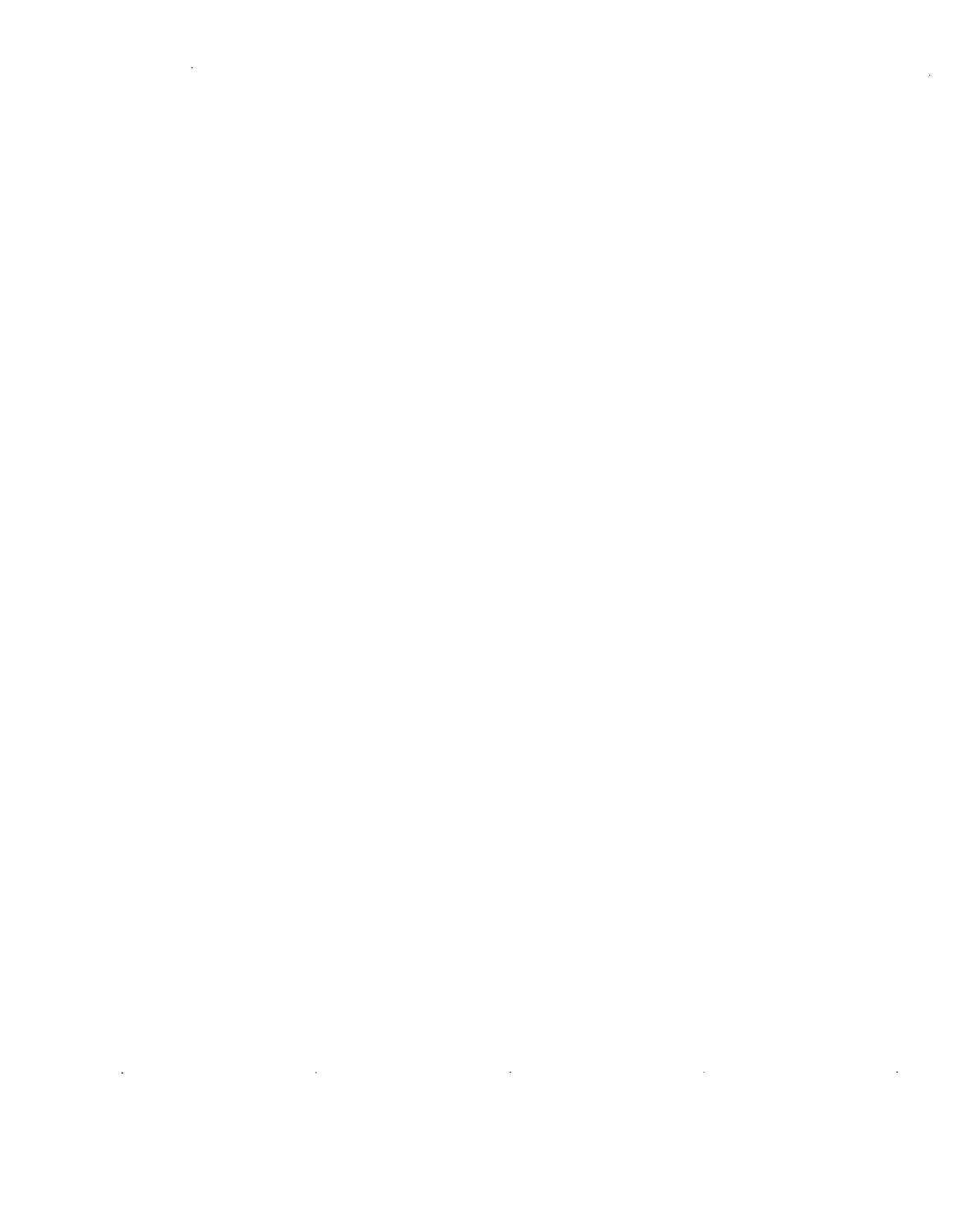# **UZO Amendment #90 KEEPING OF HORSES IN DAYTON**

#### **Staff Report March 9, 2017**

The Town of Dayton has historically had a few citizens that have kept horses on land with their home. While these are now considered legally-non-conforming (the keeping of farm animals is only permitted **in** the rural zones and only in unincorporated Tippecanoe County) the town would like to legitimize these small farm-like properties.

The proposal limits the keeping of horses to an occupant of a residential property as an accessory use to the home. A fenced-in open area of at least two acres per horse, with a maximum of five horses, is required. The property shall also include a barn or other enclosed structure having a minimum of one 10' x 10' stall for each horse.

While this ordinance only pertains to the Town of Dayton, this amendment is being sent on to all jurisdictions for adoption because we have a Unified Zoning Ordinance.

**RECOMMENDATION:** 

Approval